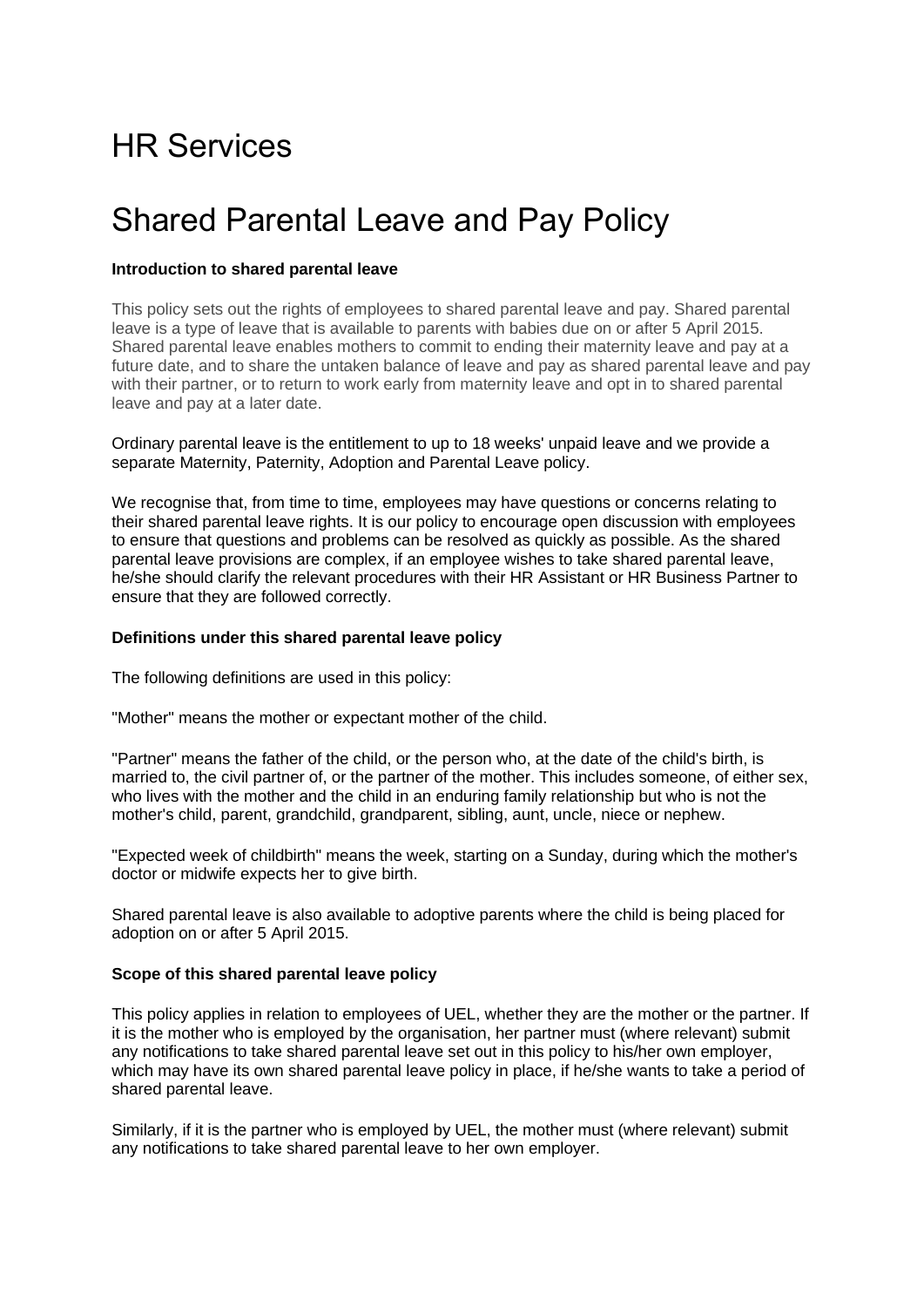The mother and the partner should ensure that they are each liaising with their own employer to ensure that requests for shared parental leave are handled as smoothly as possible.

## **Amount of shared parental leave available**

The amount of shared parental leave to which an individual is entitled will depend on when the mother brings her maternity leave period to an end and the amount of leave that the other parent takes in respect of the child. Shared parental leave must be taken in blocks of at least one week. The employee can request to take shared parental leave in one continuous block (in which case the organisation is required to accept the request as long as the employee meets the eligibility and notice requirements), or as a number of discontinuous blocks of leave (in which case the employee needs the organisation's agreement). A maximum of three requests for leave per pregnancy can normally be made by each parent.

The first two weeks following birth are the compulsory maternity leave period and are reserved for the mother. This means that the mother cannot curtail her maternity leave to take shared parental leave until two weeks after the birth and the maximum period that the parents could take as shared parental leave is 50 weeks between them (although it will normally be less than this because of the maternity leave that mothers usually take before the birth).

However, the mother's partner can begin a period of shared parental leave at any time from the date of the child's birth (but the partner should bear in mind that he/she is entitled to take up to two weeks' ordinary paternity leave following the birth of his/her child, which he/she will lose if shared parental leave is taken first). The mother and partner must take any shared parental leave within 52 weeks of birth.

## **Eligibility for shared parental leave**

For employees to be eligible to take shared parental leave, both parents must meet certain eligibility requirements.

## *Mother's eligibility for shared parental leave*

The mother is eligible for shared parental leave if she:

- has at least 26 weeks' continuous employment ending with the 15th week before the expected week of childbirth and remains in continuous employment with UEL until the week before any period of shared parental leave that she takes;
- has, at the date of the child's birth, the main responsibility, apart from the partner, for the care of the child;
- is entitled to statutory maternity leave in respect of the child; and
- complies with the relevant maternity leave curtailment requirements (or has returned to work before the end of statutory maternity leave), and shared parental leave notice and evidence requirements.

In addition, for the mother to be eligible for shared parental leave, the partner must:

- have been employed or been a self-employed earner in at least 26 of the 66 weeks immediately preceding the expected week of childbirth;
- have average weekly earnings of at least the maternity allowance threshold [currently £30] for any 13 of those 66 weeks; and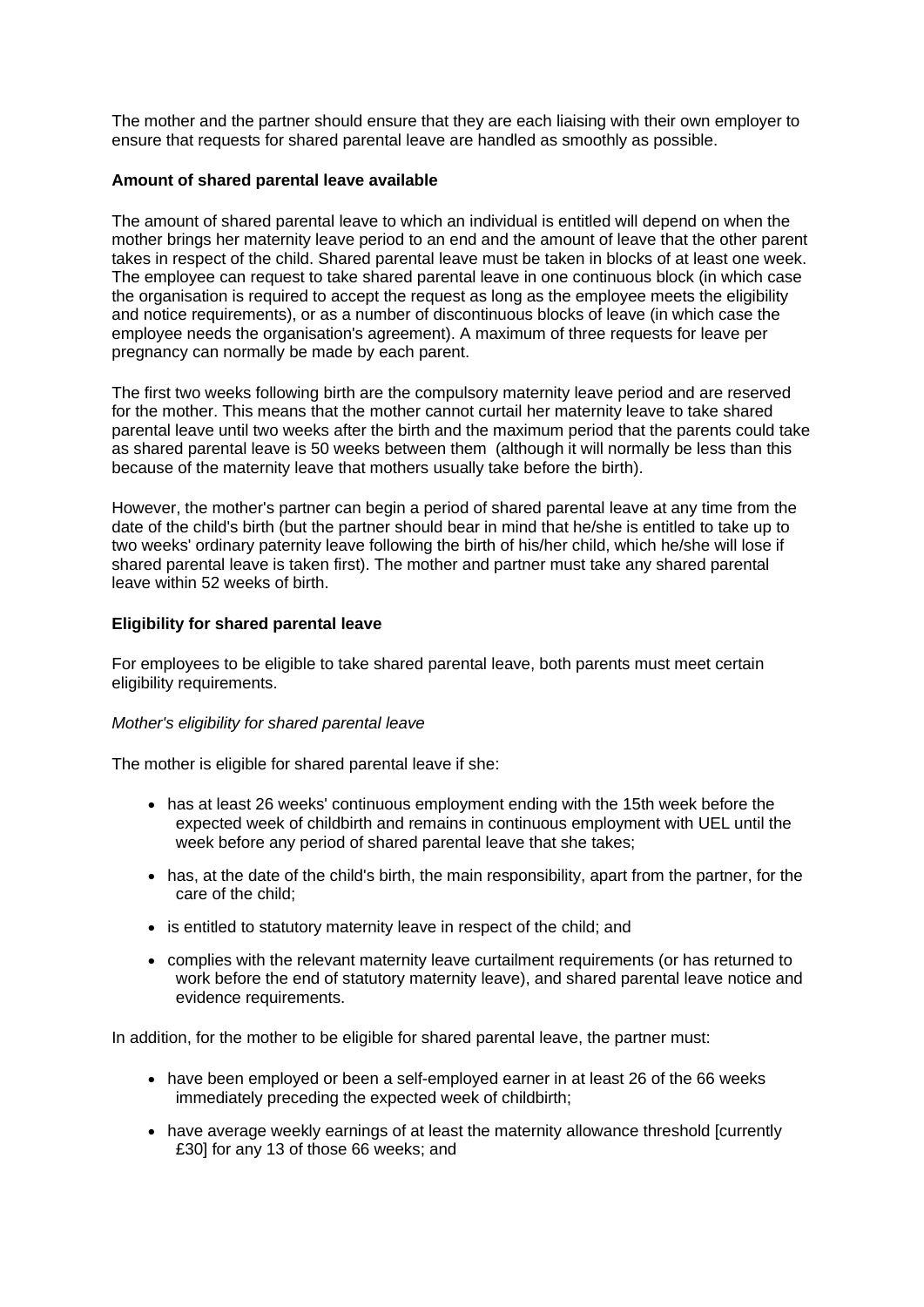• have, at the date of the child's birth, the main responsibility, apart from the mother, for the care of the child.

## *Partner's eligibility for shared parental leave*

The partner is eligible for shared parental leave if he/she:

- has at least 26 weeks' continuous employment ending with the 15th week before the expected week of childbirth and remains in continuous employment with the organisation until the week before any period of shared parental leave that he/she takes;
- has, at the date of the child's birth, the main responsibility, apart from the mother, for the care of the child; and
- complies with the relevant shared parental leave notice and evidence requirements.

In addition, for the partner to be eligible for shared parental leave, the mother must:

- have been employed or been a self-employed earner during at least 26 of the 66 weeks immediately preceding the expected week of childbirth;
- have average weekly earnings of at least the maternity allowance threshold [currently £30] for any 13 of those 66 weeks;
- have, at the date of the child's birth, the main responsibility, apart from the partner, for the care of the child;
- be entitled to statutory maternity leave, statutory maternity pay or maternity allowance in respect of the child; and
- comply with the relevant maternity leave or pay curtailment requirements (or have returned to work before the end of statutory maternity leave).

## **Notice requirements for shared parental leave**

The notices that the parents must give to the relevant employer to be able to take shared parental leave are made up of three elements. They are:

- a "maternity leave curtailment notice" from the mother setting out when she proposes to end her maternity leave (unless the mother has already returned to work from maternity leave);
- a "notice of entitlement and intention" from the employee giving an initial, non-binding indication of each period of shared parental leave that he/she is requesting; and
- a "period of leave notice" from the employee setting out the start and end dates of each period of shared parental leave that he/she is requesting.

The notice periods set out below (see [Mother's notice curtailing maternity leave,](http://www.xperthr.co.uk/policies-and-documents/shared-parental-leave-policy-children-expected-to-be-born-on-or-after-5-april-2015-/153702/#maternityleavecurtailmentnotice) [Employee's](http://www.xperthr.co.uk/policies-and-documents/shared-parental-leave-policy-children-expected-to-be-born-on-or-after-5-april-2015-/153702/#noticeofentitlementandintention)  [notice of entitlement and intention](http://www.xperthr.co.uk/policies-and-documents/shared-parental-leave-policy-children-expected-to-be-born-on-or-after-5-april-2015-/153702/#noticeofentitlementandintention) and [Employee's period of leave notice\)](http://www.xperthr.co.uk/policies-and-documents/shared-parental-leave-policy-children-expected-to-be-born-on-or-after-5-april-2015-/153702/#employeesperiodofleavenotice) are the minimum required by law. However, the earlier the employee informs the organisation of his/her intentions, the more likely it is that the organisation will be able to accommodate the employee's wishes, particularly if he/she wants to take periods of discontinuous leave.

Employees are advised that, if they have already decided the pattern of shared parental leave that they would like to take, they can provide more than one type of notice at the same time. For example, the mother could provide a maternity leave curtailment notice, notice of entitlement and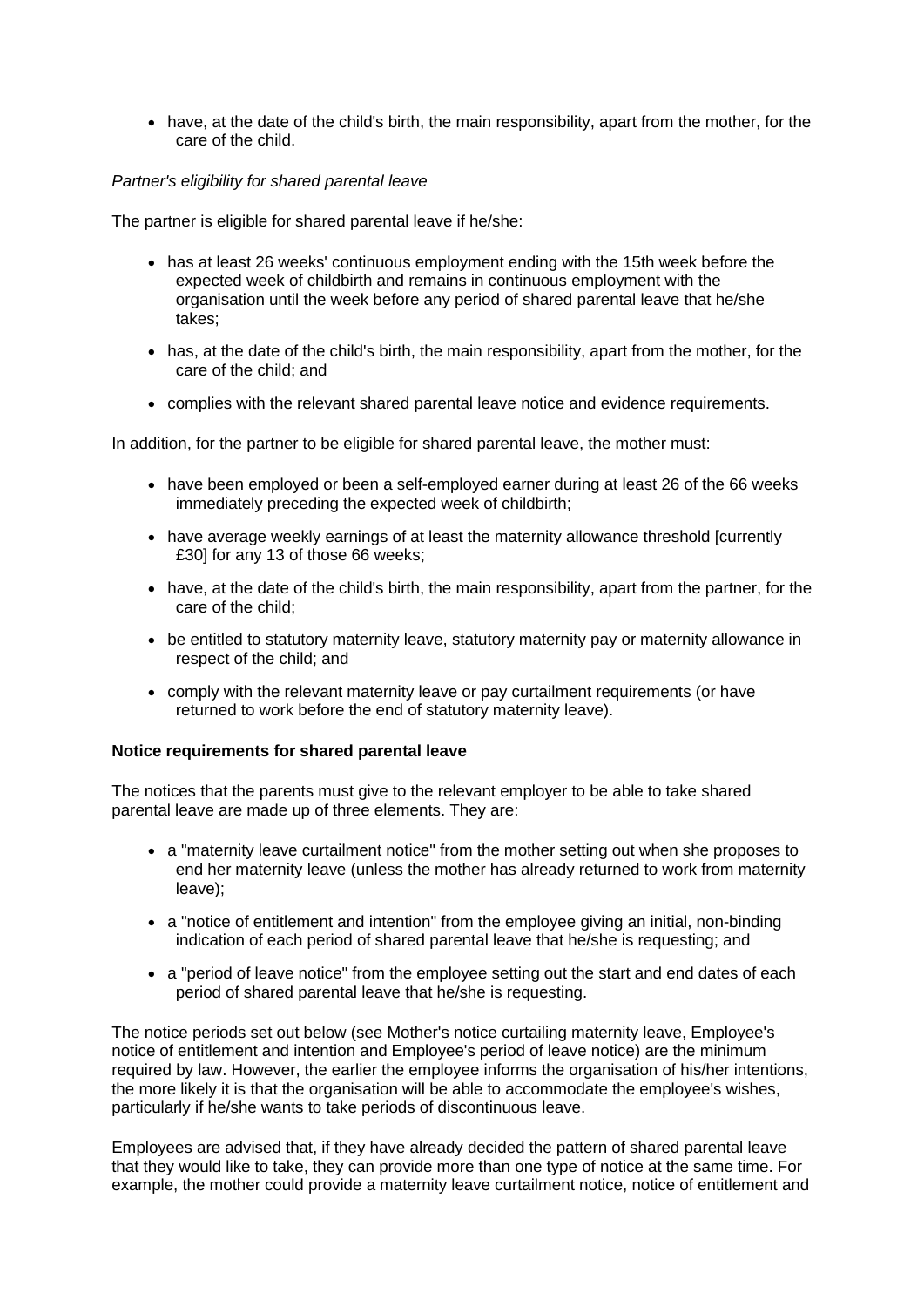intention and period of leave notice at the same time. Similarly, the partner could provide his/her notice of entitlement and intention and period of leave notice at the same time.

## *Mother's notice curtailing maternity leave*

Before the mother or partner can take shared maternity leave, the mother must either return to work before the end of her maternity leave (by giving the required eight weeks' notice of her planned return) or provide her manager with a maternity leave curtailment notice. The maternity leave curtailment notice must be in writing and state the date on which maternity leave is to end. That date must be:

- after the compulsory maternity leave period, which is the two weeks after birth;
- at least eight weeks after the date on which the mother gave the maternity leave curtailment notice to her employer; and
- at least one week before what would be the end of the additional maternity leave period.

The mother must provide her maternity leave curtailment notice at the same time she provides either her notice of entitlement and intention or a declaration of consent and entitlement signed by the mother confirming that her partner has given his/her employer a notice of entitlement and intention (see [Employee's notice of entitlement and intention](http://www.xperthr.co.uk/policies-and-documents/shared-parental-leave-policy-children-expected-to-be-born-on-or-after-5-april-2015-/153702/#noticeofentitlementandintention) below).

## *Revocation of maternity leave curtailment notice*

The mother can withdraw her notice curtailing her maternity leave in limited circumstances. The withdrawal of a maternity leave curtailment notice must be in writing and can be given only if the mother has not returned to work. The mother can withdraw her maternity leave curtailment notice if:

- it is discovered that neither the mother nor the partner are entitled to shared parental leave or statutory shared parental pay and the mother withdraws her maternity leave curtailment notice within eight weeks of the date on which the notice was given;
- the maternity leave curtailment notice was given before the birth of the child and the mother withdraws her maternity leave curtailment notice within six weeks of the child's birth; or
- the partner has died.

## *Employee's notice of entitlement and intention*

The employee, whether the mother or the partner, must provide their manager with a non-binding notice of entitlement and intention. The employee's notice of entitlement and intention, which must be in writing and provided at least eight weeks before the start date of the first period of shared parental leave to be taken by the employee, must set out the following information.

If the employee is the mother, the notice of entitlement and intention must set out:

- the mother's name;
- the partner's name;
- the start and end dates of any statutory maternity leave taken or to be taken by the mother;
- the total amount of shared parental leave available;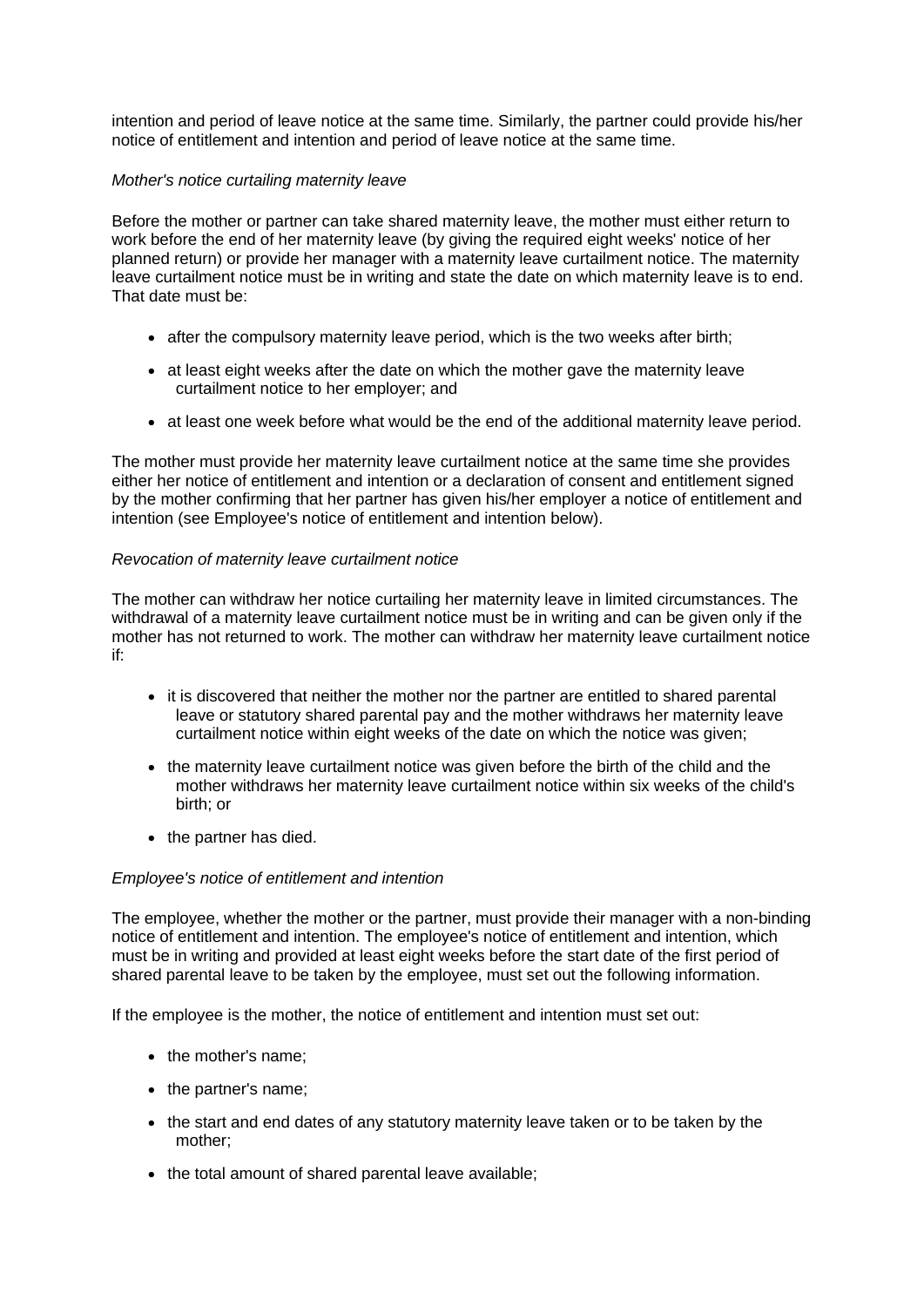- the child's expected week of birth and the child's date of birth (although, if the child has not yet been born, the date of birth can be provided as soon as reasonably practicable after birth, and before the first period of shared maternity leave to be taken by the mother);
- how much shared parental leave the mother and partner each intend to take; and
- a non-binding indication as to when the employee intends to take shared parental leave (including the start and end dates for each period of leave).

The mother's notice of entitlement and intention must include a declaration signed by her that:

- she satisfies, or will satisfy, the eligibility requirements to take shared parental leave;
- the information she gives in the notice of entitlement and intention is accurate; and
- she will immediately inform the organisation if she ceases to care for the child.

In addition, the mother's notice of entitlement and intention must include a declaration signed by her partner:

- specifying the partner's name, address, and national insurance number (or declaring that the partner does not have a national insurance number);
- declaring that the partner satisfies, or will satisfy, the conditions set out above (see [Mother's eligibility for shared parental leave\)](http://www.xperthr.co.uk/policies-and-documents/shared-parental-leave-policy-children-expected-to-be-born-on-or-after-5-april-2015-/153702/#partnerconditions);
- declaring that the partner is the father of the child, or is married to, the civil partner of, or the partner of, the mother;
- declaring that the partner consents to the amount of leave that the mother intends to take; and
- declaring that the partner consents to the mother's employer processing the information in the partner's declaration.

If the employee is the partner, the partner's notice of entitlement and intention must set out:

- the partner's name;
- the mother's name;
- the start and end dates of any periods of statutory maternity leave, statutory maternity pay or maternity allowance taken or to be taken by the mother;
- the total amount of shared parental leave available;
- the child's expected week of birth and the child's date of birth (although, if the child has not yet been born, the date of birth can be provided as soon as reasonably practicable after birth, and before the first period of shared parental leave to be taken by the partner);
- how much shared parental leave the partner and mother each intend to take; and
- a non-binding indication as to when the partner intends to take shared parental leave (including the start and end dates for each period of leave).

The partner's notice of entitlement and intention must include a declaration signed by the partner that: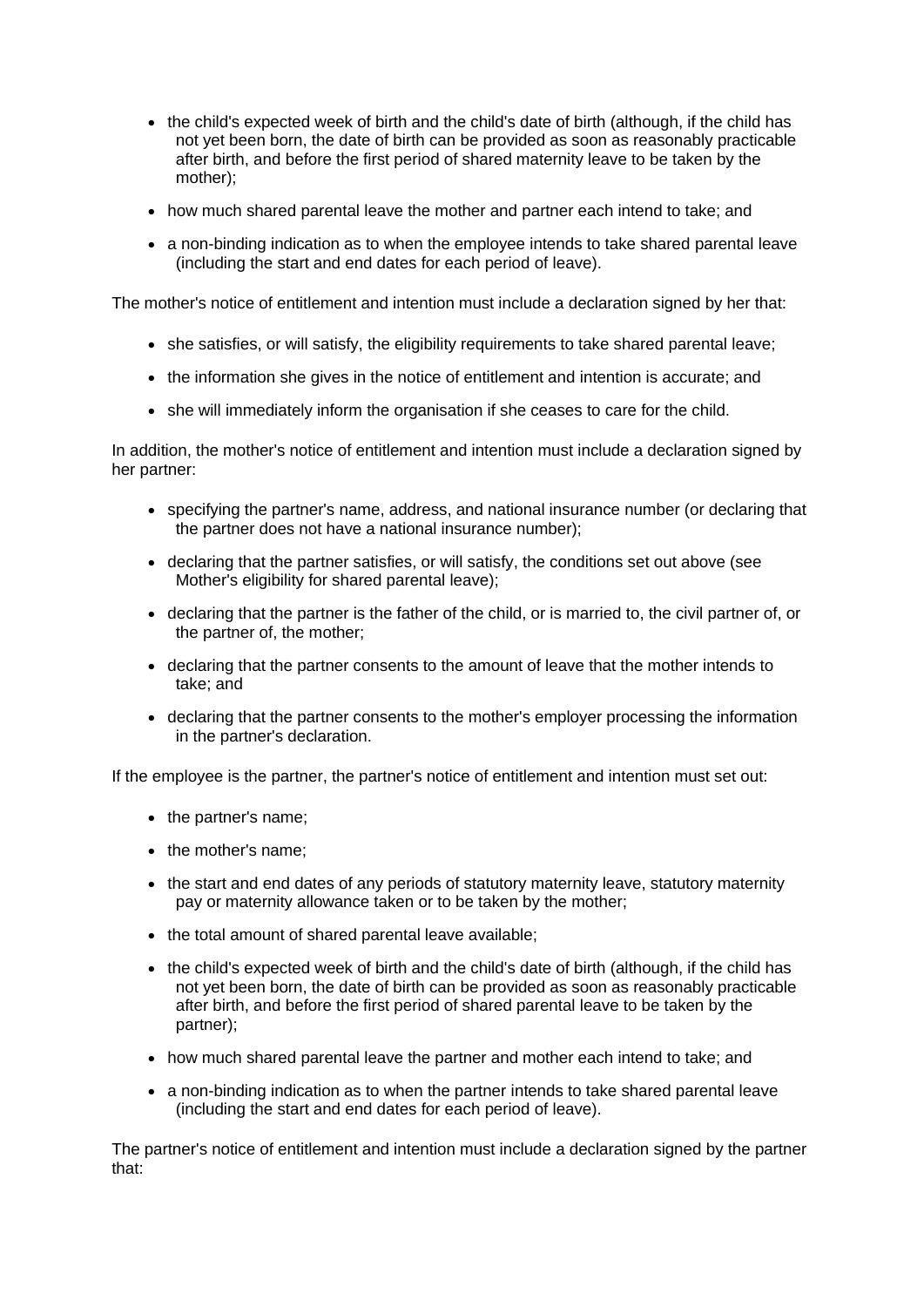- he/she satisfies, or will satisfy, the eligibility requirements to take shared parental leave;
- the information given by the partner in the notice of entitlement and intention is accurate; and
- he/she will immediately inform HR Services if he/she ceases to care for the child or if the mother informs him/her that she no longer meets the requirement to have curtailed her maternity leave or pay period.

In addition, the partner's notice of entitlement and intention must include a declaration signed by the mother:

- specifying the mother's name, address, and national insurance number (or declaring that the mother does not have a national insurance number);
- declaring that the mother satisfies, or will satisfy, the conditions set out above (see [Partner's eligibility for shared parental leave\)](http://www.xperthr.co.uk/policies-and-documents/shared-parental-leave-policy-children-expected-to-be-born-on-or-after-5-april-2015-/153702/#motherconditions) and she will notify the partner if she no longer qualifies for maternity leave, statutory maternity pay or maternity allowance;
- declaring that the mother consents to the amount of leave that the partner intends to take;
- declaring that she will immediately inform the employee if she no longer meets the requirement to have curtailed her maternity leave or pay period; and
- declaring that the mother consents to the partner's employer processing the information in the mother's declaration.

Enclosed with the notice of entitlement and intention from the employee, or within 14 days of it being received by HR Services, the staff member must provide:

- a copy of the child's birth certificate (or, if the child has not been born, a copy of the birth certificate within 14 days of the birth - if the birth certificate has yet to be issued after this period, a signed declaration stating the date and location of the child's birth will suffice); and
- the name and address of the other parent's employer (or a declaration that the other parent has no employer).

## *Variation or cancellation of notice of entitlement and intention*

The employee can vary or cancel his/her proposed shared parental leave dates following the submission of a notice of entitlement and intention, provided that he/she provides the organisation with a written notice. The written notice must contain:

- an indication as to when the employee intends to take shared parental leave (including the start and end dates for each period of leave);
- details of any periods of shared parental leave that have been notified through a period of leave notice;
- details of any periods of statutory shared parental pay that have been notified in relation to periods where shared parental leave was not to be taken; and
- a declaration signed by the mother and the partner that they agree to the variation.

Any indication of leave intended to be taken that the employee provides in a variation of notice of entitlement and intention is non-binding until he/she provides a period of leave notice in relation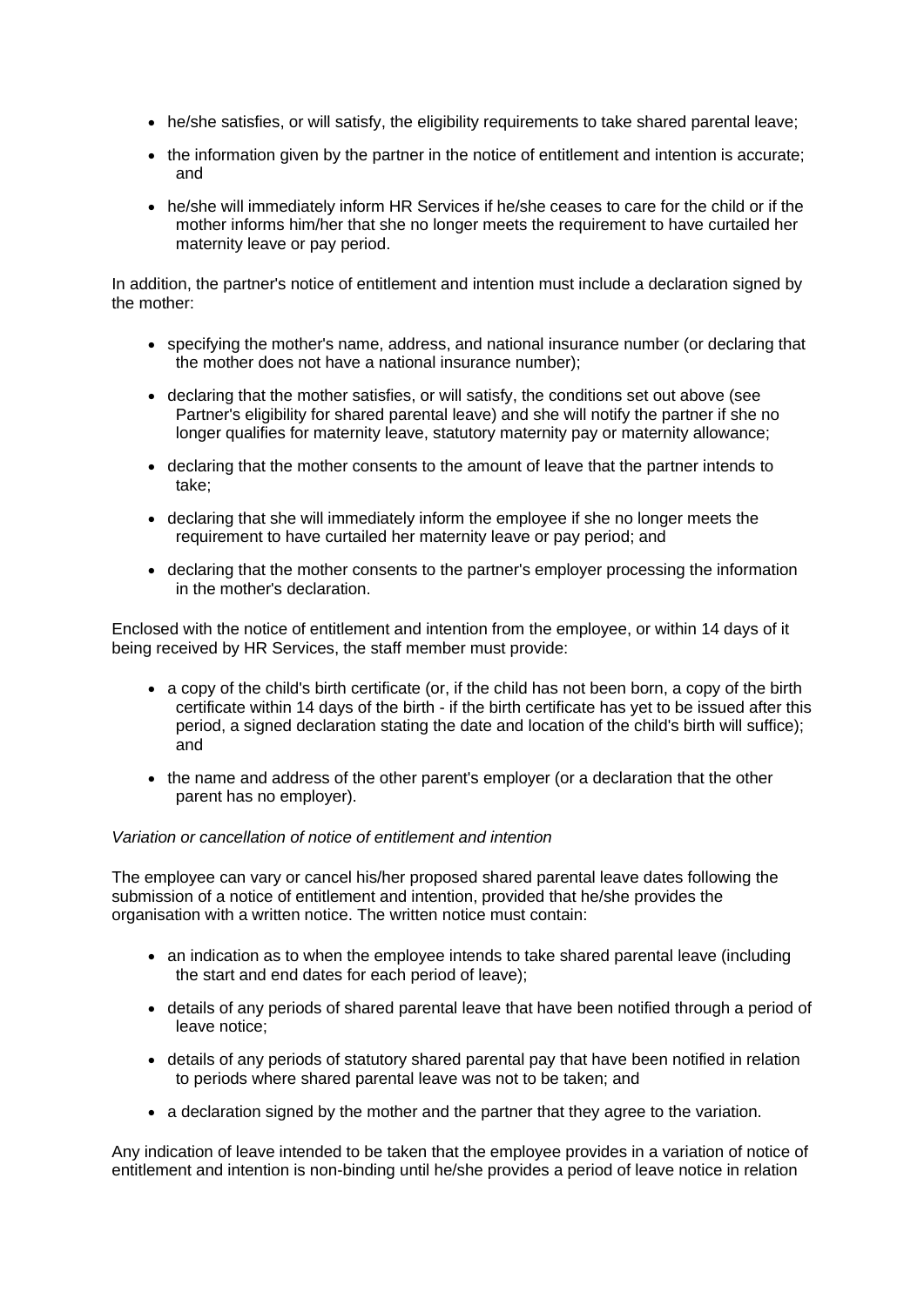to that period of leave. There is no limit on the number of variations of notice of entitlement and intention that the employee can make.

### *Employee's period of leave notice*

To take a period of shared parental leave, the employee must provide the organisation with a written notice setting out the start and end dates of each period of shared parental leave requested in that notice.

A period of leave notice must be given not less than eight weeks before the start date of the first period of shared parental leave requested in the notice. The notice may be given at the same time as a notice of entitlement and intention and can be a request for a continuous period of leave or discontinuous periods of leave.

#### *Variation or cancellation of period of leave notice*

The employee can vary or cancel his/her proposed shared parental leave dates following the submission of a period of leave notice, provided that he/she provides his/her employer with a written notice not less than eight weeks before any period of leave varied or cancelled by the notice is due to commence. The written notice can:

- vary the start date or the end date of any period of shared parental leave or cancel a request for leave;
- request that a continuous period of leave become discontinuous periods of leave; or
- request that discontinuous periods of leave become a continuous period of leave.

#### *Limit on number of requests for leave*

The employee can provide a combined total of up to three period of leave notices or variations of period of leave notices per pregnancy, although the organisation may waive this limit in some circumstances.

#### **Continuous period of shared parental leave**

If the employee submits a period of leave notice requesting one continuous period of leave, he/she will be entitled to take that period of leave.

#### **Discontinuous periods of shared parental leave**

The employee may submit a period of leave notice requesting discontinuous periods of leave. For example, the mother and partner could request a pattern of leave from their respective employers that allows them to alternate childcare responsibilities.

If the employee submits a period of leave notice requesting discontinuous periods of leave,the manager, in the two weeks beginning with the date the period of leave notice was given, can:

- consent to the pattern of leave requested:
- propose an alternative pattern of leave; or
- refuse the pattern of leave requested.

If agreement is reached within those two weeks, the employee is entitled to take the leave on the dates agreed.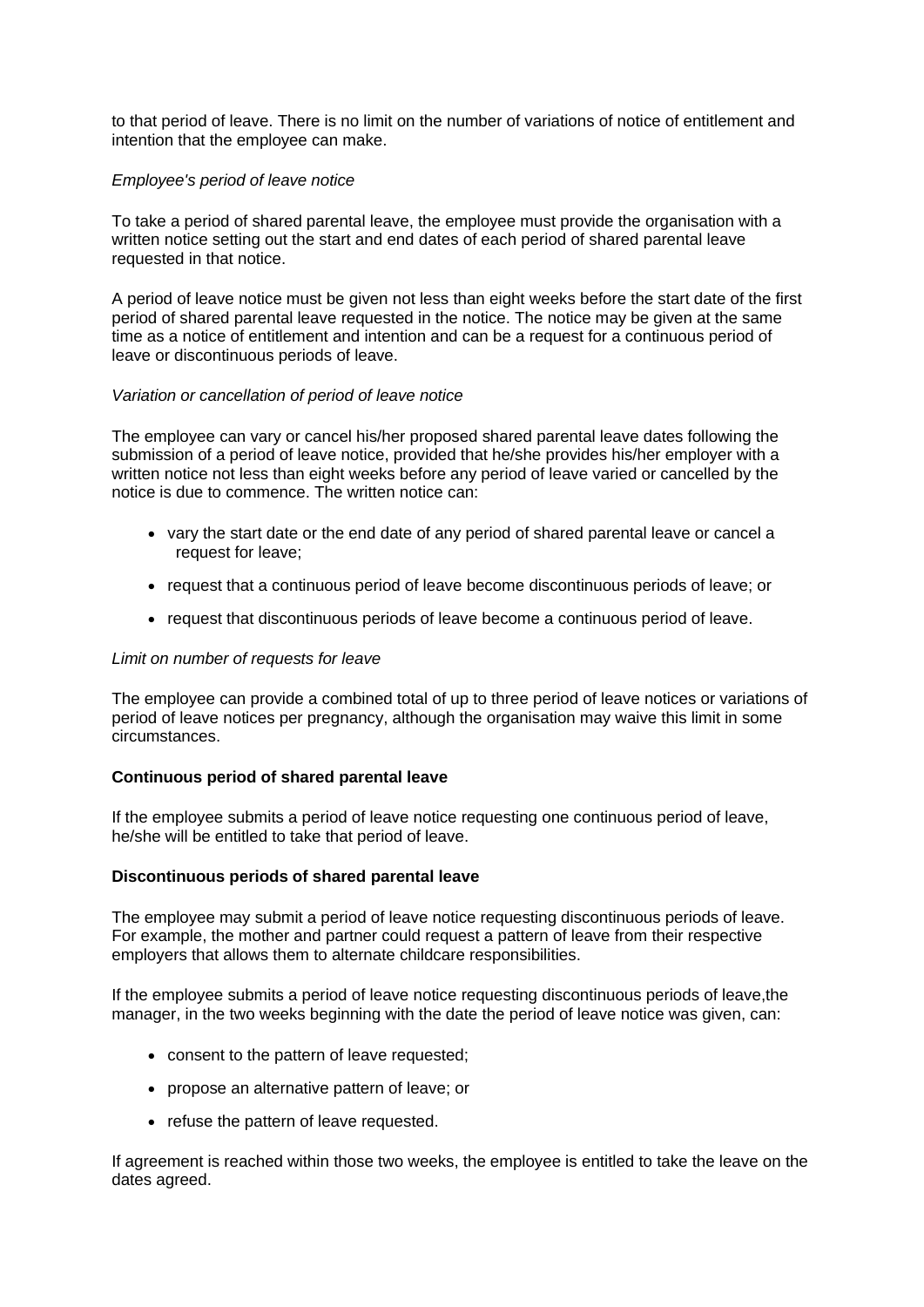If no agreement has been reached within that two-week discussion period, the employee is entitled to take the leave as one continuous period of leave. In that event, the employee must choose a start date for the leave that is at least eight weeks from the date on which the period of leave notice was originally given. The employee must notify HR Services of that date within five days of the end of the two-week discussion period. If the employee does not choose a start date within five days of the end of the two-week discussion period, the period of continuous leave will start on the date of the first period of leave requested in the period of leave notice.

Alternatively, if the manager has refused the request or no agreement has been reached during the two-week discussion period, the employee may withdraw a period of leave notice requesting discontinuous periods of leave. The employee can withdraw a period of leave notice at any time on or before the 15th day after the period of leave notice was given. A notice for discontinuous leave that has been withdrawn before it is agreed does not count towards the total number of requests for leave that an employee can make.

## **Amount of shared parental pay available**

Subject to the eligibility criteria as set out under 3. Maternity Pay in our Maternity, Paternity, Adoption and Parental Leave Policy, in addition to Statutory Maternity Pay we provide generous Occupational Maternity Pay.

Subject to eligibility, maternity pay is available for eligible parents to share between them while on shared parental leave. The number of weeks' shared parental pay available to the parents will depend on how much maternity pay or maternity allowance the mother has been paid when her maternity leave or pay period ends.

## **Eligibility for statutory shared parental pay**

For employees to be eligible for statutory shared parental pay, both parents must meet the eligibility requirements.

## *Mother's eligibility for statutory shared parental pay*

The mother is eligible for statutory shared parental pay if she:

- has at least 26 weeks' continuous employment ending with the 15th week before the expected week of childbirth and remains in continuous employment with her employer until the week before any period of shared parental pay that she gets;
- has normal weekly earnings for a period of eight weeks ending with the 15th week before the expected week of childbirth of at least the lower earnings limit for national insurance contribution purposes;
- has, at the date of the child's birth, the main responsibility, apart from the partner, for the care of the child;
- is absent from work and intends to care for the child during each week in which she receives statutory shared parental pay; and
- is entitled to statutory maternity pay in respect of the child, but the maternity pay period has been reduced.

In addition, for the mother to be eligible for statutory shared parental pay, the partner must:

• have been employed or been a self-employed earner during at least 26 of the 66 weeks immediately preceding the expected week of childbirth;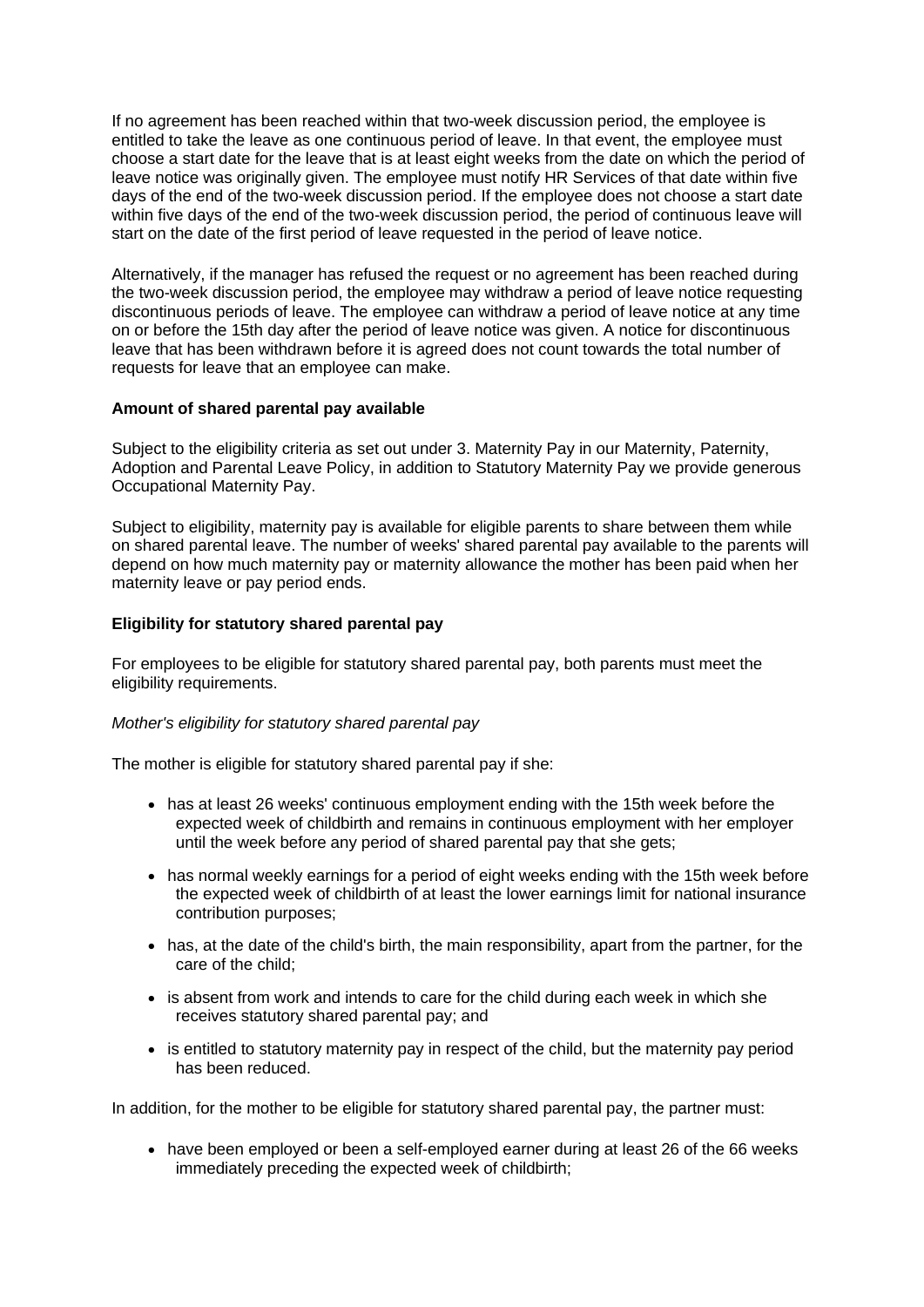- have, at the date of the child's birth, the main responsibility, apart from the mother, for the care of the child; and
- have average weekly earnings of at least the maternity allowance threshold [currently £30] for any 13 of those 66 weeks.

## *Partner's eligibility for statutory shared parental pay*

The partner is eligible for statutory shared parental pay if he/she:

- has at least 26 weeks' continuous employment ending with the 15th week before the expected week of childbirth and remains in continuous employment with his/her employer until the week before any period of shared parental pay that he/she gets;
- has normal weekly earnings for eight weeks ending with the 15th week before the expected week of childbirth of at least the lower earnings limit for national insurance contribution purposes;
- has, at the date of the child's birth, the main responsibility, apart from the mother, for the care of the child; and
- is absent from work and intends to care for the child during each week in which he/she receives statutory shared parental pay.

In addition, for the partner to be eligible, the mother must:

- have been employed or been a self-employed earner during at least 26 of the 66 weeks immediately preceding the expected week of childbirth;
- have average weekly earnings of at least the maternity allowance threshold [currently £30] for any 13 of those 66 weeks;
- have, at the date of the child's birth, the main responsibility, apart from the partner, for the care of the child; and
- be entitled to statutory maternity pay or maternity allowance in respect of the child, but the maternity pay period or maternity allowance period has been reduced.

## **Rights during shared parental leave**

During shared parental leave, all terms and conditions of the employee's contract except normal pay will continue. Salary will be replaced by statutory shared parental or occupational maternity pay if the employee is eligible for it.

This means that, while sums payable by way of salary will cease, all other benefits will remain in place. For example, holiday entitlement will continue to accrue. Pension contributions will continue to be paid.

## **Contact during shared maternity leave**

The organisation reserves the right to maintain reasonable contact with employees during shared maternity leave. This may be to discuss employees' plans for their return to work, to discuss any special arrangements to be made or training to be given to ease their return to work or to update them on developments at work during their absence.